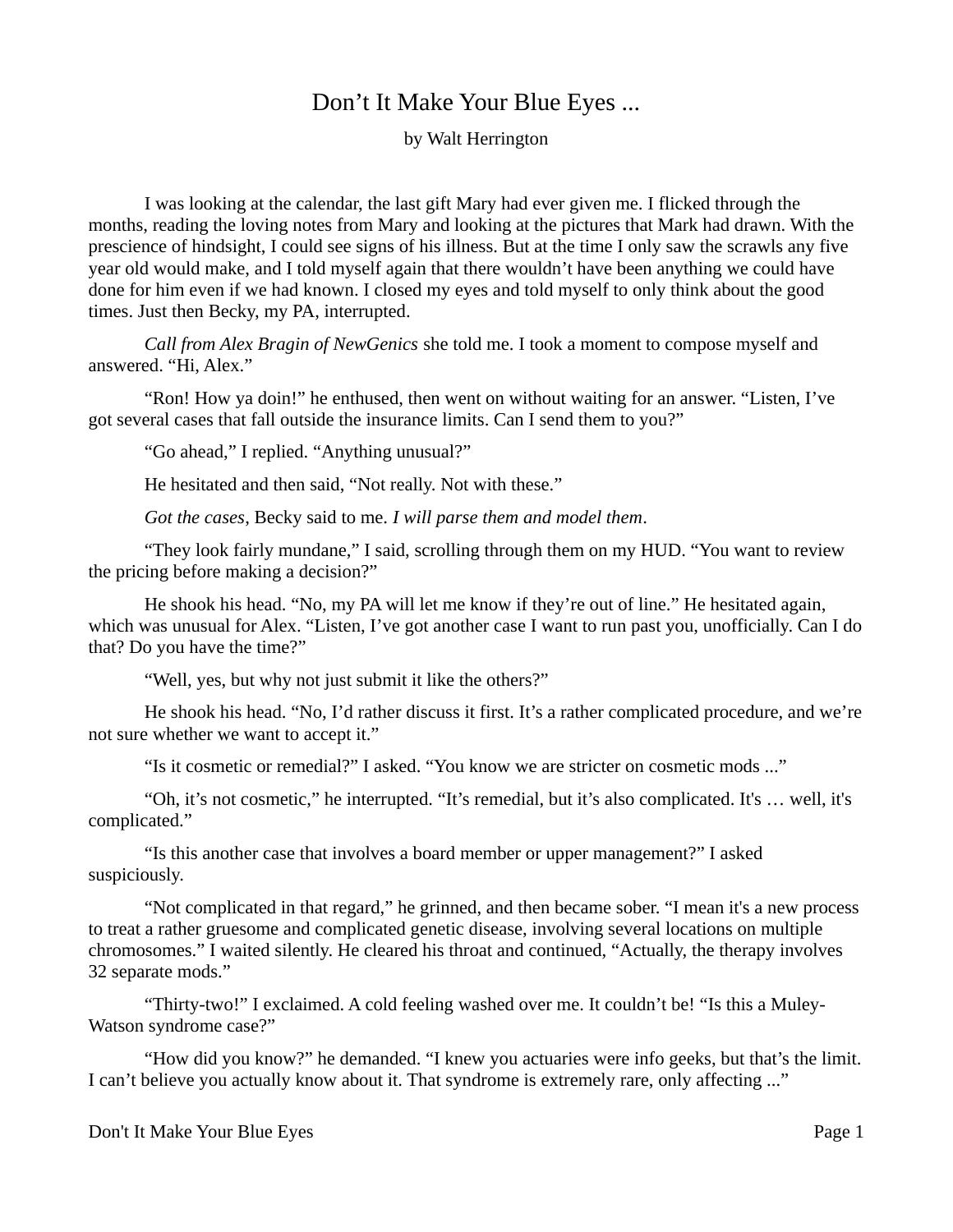"About one in ten million," I finished for him. "Are you serious about this?" Becky relayed the information on the syndrome to me, not that I needed it; I knew this one by heart. "There has never been a successful medical or genetic treatment, only palliative interventions. Alex, there is no way we would accept that risk. It would be … on the life side, it would be like a table Z, only worse."

"Look, before you reject it out-of-hand, let's talk about it. I know it would be expensive, but we realize that and are prepared for it."

I shook my head. "This is way beyond anything we've ever done." It also exceeded the limits set by senior management and senior management would have to approve any exception. Under the circumstances I was certainly not going to recommend it.

"You know I like doing business with you guys, but there's a lot of pressure to take the case. I talked management into letting you have first right of refusal, but we will shop the case, since you said no."

"You'll never get anyone else to accept it," I said. "You know it's not just the issue coverage, but site coverage, collateral ..."

"Actually, we've already got a provisional acceptance."

I was stunned. "Who?" I demanded.

He shook his head. "Sorry, can't tell you." He paused, evidently listening to his PA, then said, "Look, I've gotta go. Send me the price on the other cases." He broke the connection.

I sat and thought. Who would accept a case like this? The fee for the mod would be astronomical, but any insurance would also be astronomical. When an *in vitro* genetic mod was covered, the insurance included health and life coverage on the resultant offspring, although the coverage limits gradually ratcheted down with time. Each separate step in the modification process was risky; thirty-two discrete steps meant the failure of the treatment was almost certain. And there was also some level of risk to the personnel involved and to the general environmental. But still! *Your blood pressure is spiking*, Becky said. I took several deep breaths, trying to relax, but my mind continued racing. A treatment for Muley-Wilson … if only a successful treatment had been available when … No, I told myself. Don't go there again.

I deliberately pushed all other thoughts aside and pondered what company could have accepted such a titanic risk. Coverage for genetic modifications was a niche market, and only a few companies offered it. I ran through them mentally. None of them would take this risk, I thought.

Becky broke in on my thoughts. *Grace wants to see you tomorrow when you go to the office*, she said. *Did she say why*, I asked. *No, she said she will drop by in the morning*. I was pretty sure I knew what she wanted.

But who would accept that case? After some minutes of thought, I said, *Becky, please call Larry Farmer of GeneRe at his office.* 

"Ron, good to hear from you. I haven't talked to you since...in a couple of years."

"Hi Larry. Question: I know you guys have recently liberalized your underwriting standards."

"Yes, but that's not a question."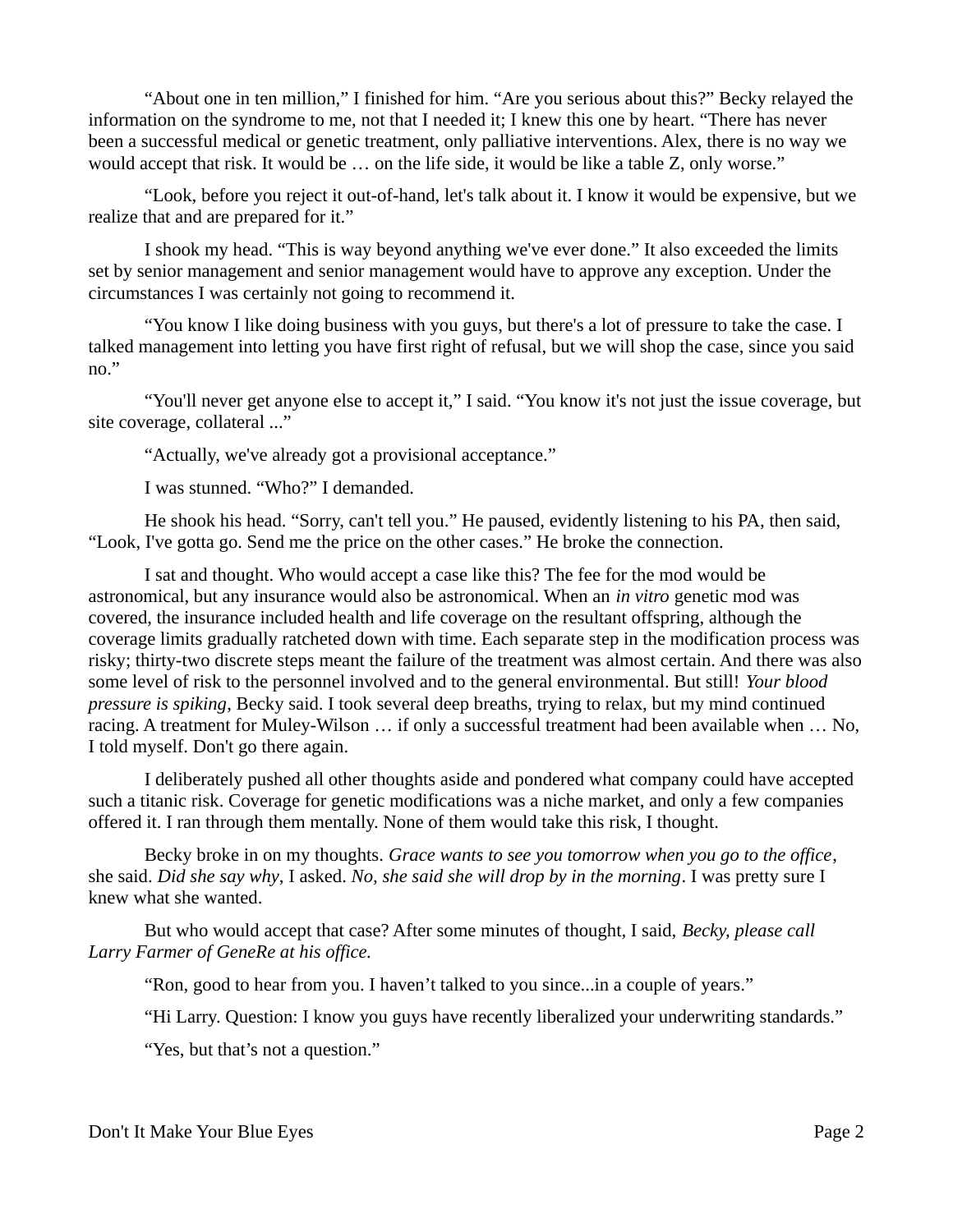"I'm coming to it. By the way, this is just hypothetical. But anyway, what would be your response to a request to cover a Muley-Wilson syndrome case?"

"Let's see – that's a big one. A *real* big one. I didn't know anyone was attempting mods that ambitious. We would pass on it. I'm surprised you guys are considering primary coverage."

"We aren't. But I've been told that someone has accepted it, though I don't know which company. Any ideas?"

Larry was silent, considering. "I would have said no one, but Phrygian Life has recently started a genetics insurance department and they've hired an aggressive lead actuary. They are looking to expand their market share."

"Thanks for the info. I appreciate..."

"Before you go," he broke in, "why don't you come to the SOA meeting next month? It's not too late to register, and Deb and I would like to see you again. We're sponsoring the usual fun run and dinner."

"Thanks, Larry, but I can't – not yet. I'll talk to you later," I added, and I broke the connection. *Becky, pull the blue book and Best's on Phrygian Life, please*, and a moment later I was reviewing the info. They had recently hired Sophia Bluet, ASA, ACIA, MAAA, to head their genetic insurance department. Her bio on the AAA site said she was a recent Actuarial science grad from Waterloo. I didn't know her. I decided to let the matter drop until tomorrow, and moved on to other things.

I cycled to the office the next day. As soon as I put my pack down, Grace knocked on my door. "Come in," I told her. She settled in a chair and looked me over critically.

"You've lost more weight," she said.

"A little."

"More than a little. You're not eating, Ron."

"Did you come here to talk about my health, Grace?"

"Among other things. Look, Ron, we've been friends ever since I've been here. I know what you went through with Mark and then Mary, but it's been two years. You need to move on with your life. You aren't doing either Mark or Mary, or their memories, any good by neglecting yourself."

I replied with a tremor in my voice, "If my job performance has been deficient..."

"That's not what I'm talking about. I only say this because we're friends. You've withdrawn from the world, Ron. You do your job and keep up with your continuing ed, but it's like you're a robot. The Ron that Phil and I knew and socialized with has retreated some place far away, and he needs to come back."

"Thank you for your advice, Grace. I shall certainly consider it," I replied stiffly.

She shook her head. "Ron, I'm telling you this because I care about you. I can give you the name of a good psychiatrist if you're interested. Or why don't you take some time off, get your head together? Alex at NewGenics asked if someone could come do a site visit – why don't you go?" She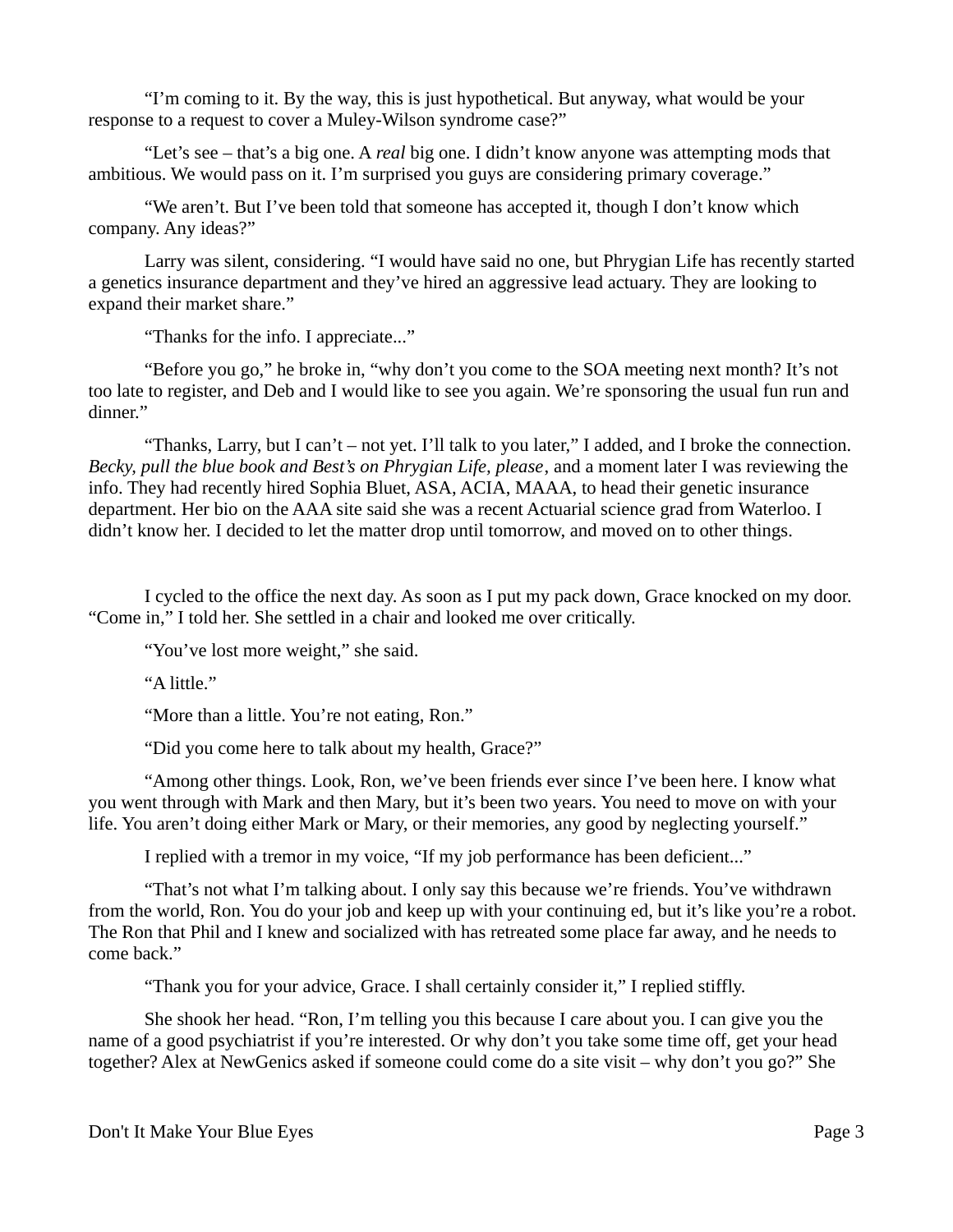sighed when I remained silent, and rose. "Barry wants to talk with you this morning. And remember, Ron, I'm your friend." She left.

I sat down and bowed my head. I knew she was right, but I couldn't seem to make myself change. I just couldn't deal with it. I shook myself, and decided to think about it later. Instead, I pondered again what Alex had said yesterday. It had to be Phrygian Life and Health. I ran the numbers on Muley-Wilson through our model, using the standard scenarios, and the numbers were just not acceptable. I ran them again, including the current valuation set, with the same result. What assumptions would I have to tweak, I wondered, to get it to pass our requirements? I played with it, changing this, modifying that, but unless I made what (in my opinion) were totally unreasonable assumptions, the result was the same. It didn't make sense. Some events were just not insurable, and this was one of them. It passed the majority of the scenarios, but the losses in a minority were extreme, and in a few the losses were catastrophic.

I was still looking at the results when Barry came by. "Hi Barry. Grace mentioned you might come see me."

He leaned against my desk. "Good morning, Ron. Got a sec?"

The man was the head of marketing; of course I had time. "Sure. Something up?"

"I've had a call from Blaise at NewGenics. Basically, he thinks our prices for coverage are too high, and wanted to know if we were agreeable to reviewing our pricing structure. He didn't actually say it, but I got the impression that they are being courted by a competitor that is undercutting our rates. And I've similar calls from a couple of our other labs."

"There's always *some* wiggle room in any rate, Barry - but in my judgment, not much in the rates we offer NewGenics. Besides, I've bench-marked our rates with consultant databases and they seem reasonable."

"Not according to Blaise. I know this is a relatively new field. As you actuaries get more data, won't the claims trend down? You guys are always talking about risk – as the market matures, shouldn't the risk lessen and the prices drop? I've had my PA google the net and that's what is going on, it seems to me."

I decided that it would be unwise to tell Barry that he shouldn't confuse his Google search with actuarial training and experience, and instead told him, "Look, let us do a little research on it, OK? I'll get back with you in a few days."

He clapped me on the shoulder and winked. "Good man."

Of course, since I was the only actuary involved with genetic insurance, the "us" doing the research would be me. With Becky's assistance I did a fairly thorough review. The inter-company experience collected by the SOA was my first stop. The data were still relatively sparse, and the trends were not down but slightly up. The lack of significance meant the data jumped around a lot, making me feel better about the risk premium we charged. A sweep of genetic modification industry publications revealed more confidence on the part of practitioners and some promising avenues of research, but nothing major in my opinion, certainly no break-throughs.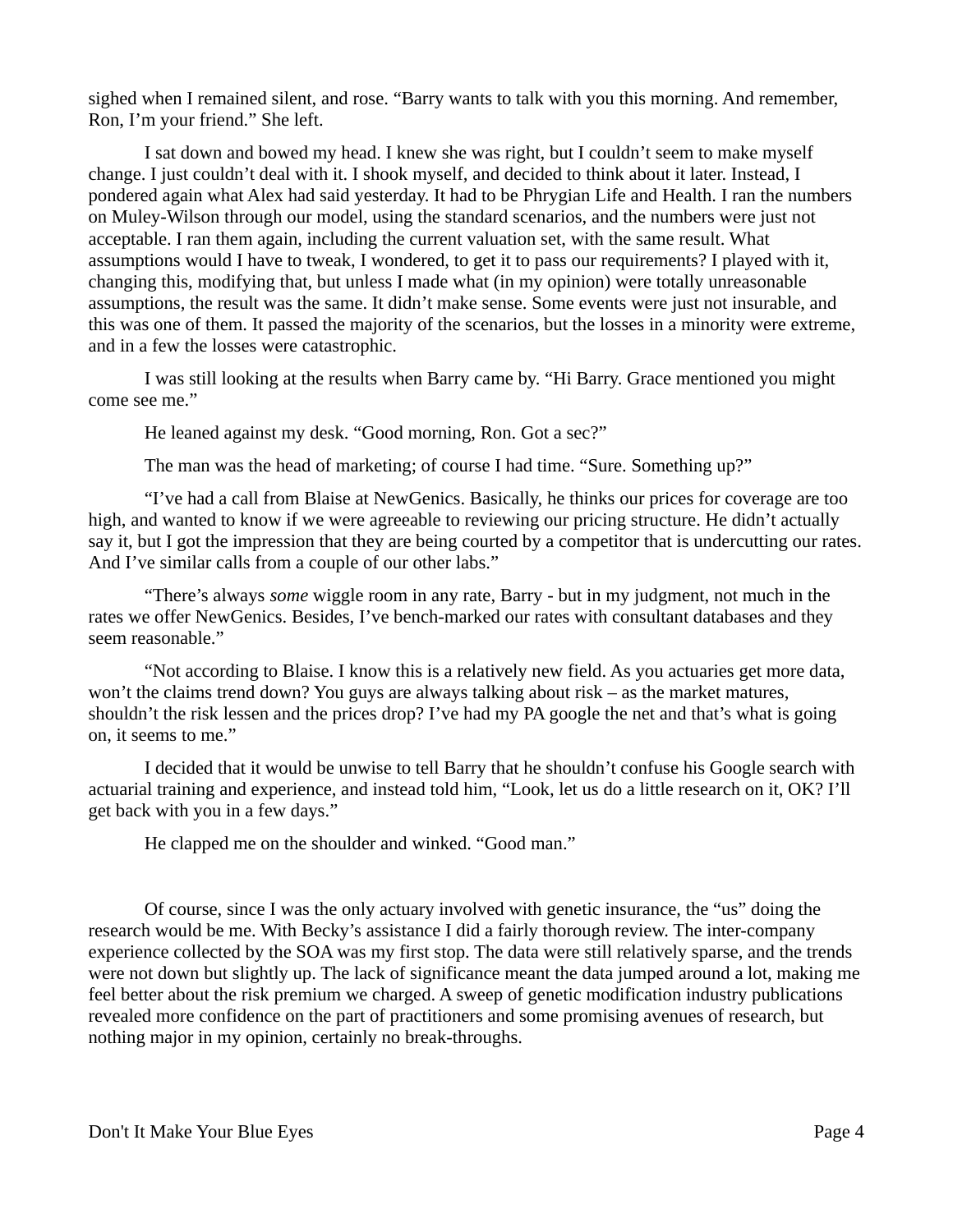Genetic modification was illegal in a number of countries. Many worried it would be used for societally undesirable purposes, citing as proof that fact that most abortions in developing countries were of female fetuses. Many others worried about the long-term effect on the gene pool, or of unintended consequences, pointing to Fountain Genetics as the prime example. Because of Fountain, most children born today had green eyes, and eventually all humans would have green eyes. In the US, Canada, and the EU, genetic modification was strictly limited to treatment of certain specified genetic conditions. Most genetic labs were offshore or in Eastern Europe because of this.

In spite of the uncertainty, there was a growing market for genetic mods. The obvious targets were the simpler genetic abnormalities such as hemophilia. As genetic modification processes developed and improved more ambitious remediations were attempted. Each step in the process was associated with a non-trivial risk of failure which compounded as more steps were added. The most insidious danger, especially with the complicated procedures, was that genetic failure would not manifest until years after birth. The Mannheim process used to treat MS was the worst example. It was originally hailed as a complete cure and thousands of children were born after the Mannheim process was used. Unfortunately, organ failure began at puberty and no Mannheim process child had survived past the age of 25.

Cosmetic genetic modifications were still illegal in most countries (though many winked at the practice) and they were also paradoxically the most commonly done genetic mods. The labs in the Caribbean basin countries, which had no laws pertaining to the subject, did a thriving business in cosmetic mods. Want your child to be taller, more beautiful, lighter or darker skinned, more intelligent, stronger? Labs existed to cater to these desires, many of them no doubt run by charlatans who took the money and did little or nothing in return, banking on the inability of their patrons to show that their children weren't taller or stronger than they would have been without the supposed treatments.

Of course, we covered only reputable labs like NewGenics and set much stricter limits on the cosmetic mods we would accept. To learn that NewGenics were considering a Muley-Wilson case was surprising, since they tended to be on the conservative side themselves.

I called a few colleagues at other companies and discovered that they were also losing established clients to Phrygian. "I agree with you," one of my friends said. "I've been over everything and can't justify the discounts they are offering. I thought it was just loss leaders to secure a foot in the door, but a couple of labs have told me that Phrygian has a five year rate guarantee for new business in their contracts."

"Five years!" I whistled. "The first genetic insurance was only issued five years ago. Are there restrictive inside limits on coverage, or anything like that?"

"Not according to the labs. Basically boilerplate language. And they are willing to bind coverage on many more mods than we would. I don't see how we will be able to compete unless we cut our rates substantially. Senior management is considering what kind of loss we can afford to keep a presence in the market. As it is, with the loss of business I've decided to transfer back into individual life."

I gave Barry the gist of my findings that Friday. "So," I concluded, "I couldn't find anything that would justify any sizable decreases in our rates."

"Then how is Phrygian doing it?" he asked.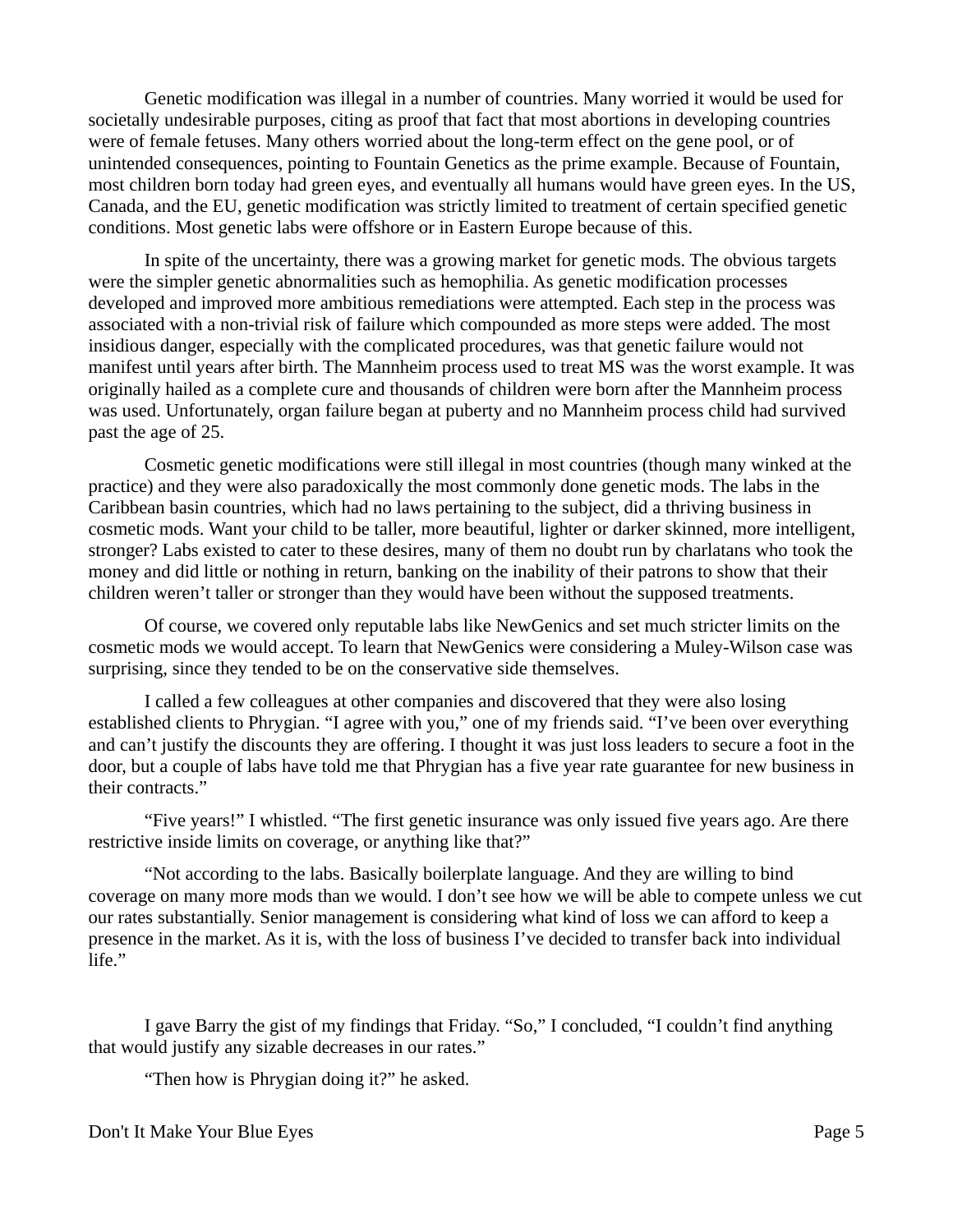"I don't know."

"Have you talked with them?"

I shook my head. "I don't know any of their actuaries, and I doubt they would tell me anything if I called."

"You should," he replied. "What's the worst that could happen? You might learn something. Isn't that the motto of you actuaries? 'To try my best to replace impressions with appearances'? So you can't justify any decrease?"

"For NewGenics, I would be willing to cut the rates by 5%, but that's all. For larger decreases I couldn't sign off on the pricing, and the Valuation Actuary told me we would have to set up oppressively large reserves."

"So who signs off on the stuff for Phygian?" he asked rhetorically. "Thanks for the review, Ron. I'll call Newgenics about the rate cut."

Who indeed, I thought as I left. There were as yet no standards of practice specifically about genetic insurance, though many of the ASOPs – such as data quality, modeling, communication, etc. – applied. State insurance laws didn't address it either, though the NAIC was developing a model reg. Most companies used a modified table from a reinsurer or consulting firm as a valuation basis. Barry had actually asked a good question, though he had botched our motto. Who signed off for Phrygian on the rates and reserves?

I dug around for info on Phrygian's reserves, but couldn't find anything since they were so new to the market. I mulled over what I did know. Was Phrygian's conduct ethical? More particularly, was the conduct of Phrygian's actuary ethical? *Becky, pull up the Codes on Professional Conduct*, and a second later they flashed up.

I reviewed the codes again – something I did at least once a year. Any problems with precept 1? Was the work done with competence? On the face of it, I would argue no, but could I really make that call? Phrygian *was* undercutting us and the other insurers with which I had spoken, but was that proof of incompetence or market strategy? I remembered a comment from one of my study notes on an exam: the company that won a group insurance quote was likely the company that had made the biggest pricing error. But market disruption wasn't proof of pricing error. What about precept 2? Was Ms. Bluet qualified to do genetic insurance pricing? As a recent grad, she likely had no real world experience in the topic, though she could have interned at a company that offered genetic insurance. And Waterloo had a couple of classes that included genetic insurance. Since the market was new no one (including me) had a lot of experience in it. And genetic insurance involved many so different disciplines – life, health, annuities, casualty – that actuaries qualified in one of those fields could argue they were then also qualified for genetic insurance. Precept 3? There were no ASOPs on genetic insurance, and practice notes were in the drafting stage. I had no proof that all other ASOPs were not scrupulously observed. I didn't really see how precepts 4 though 12 would apply in my analysis. Precept 13? I couldn't state that I had "knowledge of an apparent, unresolved, material violation of the Code by another Actuary." Frustrating! I considered approaching the ABCD with a request for guidance, but decided I just didn't have enough data.

*Alex Bragin calling,* Becky told me.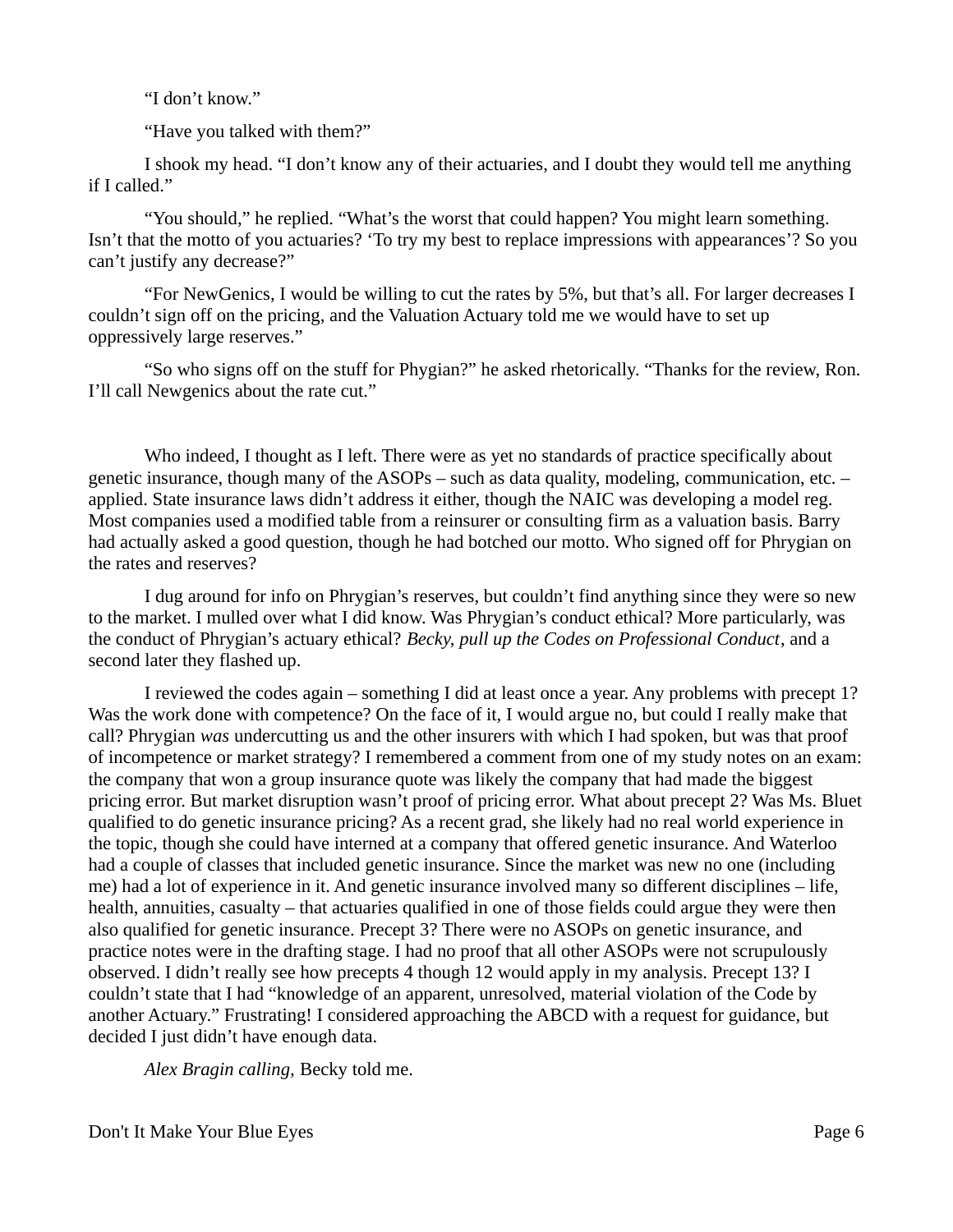"Alex, how are you?"

He spoke in a rush. "Ron, I am so sorry for any comments I may have made about, about the Muley-Wison syndrome. I didn't know that, that your son had, was suffering from it. I apologize, man."

"No problem," I said tonelessly.

"No, seriously, I mean it. I ..."

"Alex, shut up," I told him, and broke the connection.

I stepped off my treadmill desk and collapsed in a chair, my head in my hands. Memories, so long kept at bay, came flooding back. Mark's sudden illness and death, learning that the reason was genetic, Mary blaming herself, and then her suicide. I found myself praying for the first time since her death, *Lord, have mercy on them. Give them peace. Give me peace.* I wept.

Finally I raised my head and took a shaky breath. Grace was right, I realized. I had to put the past behind me. On impulse I had Becky call Alex back.

"Ron?" he answered cautiously.

"Alex, I'm sorry I got upset."

"I understand, man, nothing to apologize for."

"Look, our CEO told me you wanted someone to make a site visit and asked if I wanted to go. How about it?"

"Sure. My PA will send the info." *Got it*, Becky said. *I'll make plane reservations and forward the schedule to Mr. Bragin. He has already arranged for a hotel.* "I'm looking forward to seeing you again, Ron. There's this restaurant I've been wanting an excuse to hit on the expense account, so we'll check it out. I'll pick you up on Wednesday– I just got your flight schedule."

"Thanks, Alex. See you then." I ended the call and left to tell Grace I had taken her advice.

Alex was waiting at baggage claim at St. Thomas, and we chatted as he took me to the hotel. "I've scheduled a visit to the lab tomorrow. It's not actually on St. Thomas, so we'll have to leave at 7 in the morning. I'll come by."

"Where is the lab?"

"It's actually on a desert island – sounds dramatic, doesn't it? But it's a small key some miles off Salt Island in the British Virgin Islands. We've got a charter to take us there. The lab is the only installation on the island."

"So this isn't your regular lab?"

"No, this is a more cutting edge facility that performs procedures we aren't equipped for. Go ahead and check in. I'll wait, and then we'll go to that restaurant I mentioned."

Alex's wife joined us for supper. She was a native of St. Thomas, and kept us laughing with her stories about island life. I realized how much I had withdraw from society, and was encouraged to find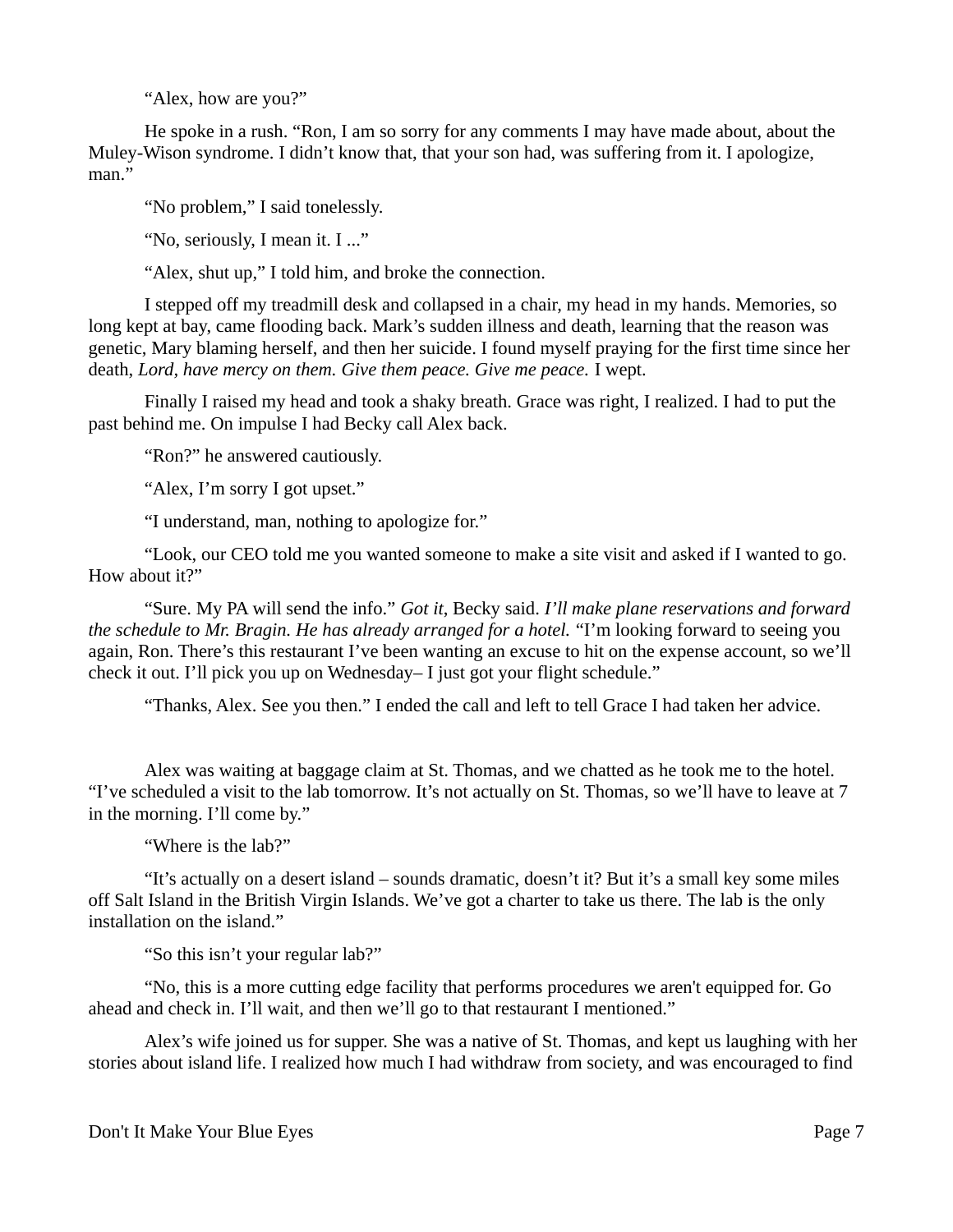myself joining in the conversation naturally (at least, as naturally as an actuary could). I had a good time and felt that maybe – *maybe* -I could put my demons behind me.

The trip to the island took over an hour, and I watched the crystal blue seas go by. "The lab here is run by Dr. Hasson," Alex said as we approached the low island.

"Hasson? Charles Hasson?"

"Yes. Do you know him?"

"The name is familiar." *Becky, please find out info on Dr. Charles Hasson. Sorry, she replied, we are in a dead spot. I'll pull the info when I can connect.* "Does he do a lot of work for NewGenics?"

"He's done a few things for us before, procedures our lab wasn't equipped to handle," Alex said. "He seems competent enough – our lab guys are satisfied, anyway." In a few minutes we docked and disembarked. *I have the information on Charles Hasson ready for you now*, Becky said. I postponed the review as I followed Alex across a staging area to a long low building. "Ah, here's Dr. Hasson now."

Alex performed the introductions, and I was certain I had never met Dr. Hasson before. "We are glad to see you again, Alex, and to meet you, Ron," he told us as he lead the way inside. "Our staff is minimal today, just me and a few assistants. Would either of you care for some coffee or water before we start our tour? No? Then let me show you the facilities." We trailed behind him as he showed us around. Most of the lab was underground. "What biosafety levels do you have here, Doctor?" I asked him.

"We have all 4 levels, although almost all our work is level 1 or 2. The procedures we are doing today are level 3." Everything looked shipshape in the lab. The only two assistants I saw through the large windows were gowned and working in level 2. We finished the tour and returned to the administrative area. "Excellent, excellent," Alex said. "Looks very professional."

"Thank you, Alex," he replied. "Do you want to go into the lab for actual procedures? I'm afraid there really won't be a lot to see."

Alex looked at me inquiringly. "Well, I am here to inspect, but I suppose watching through the windows would suffice. I don't know a lot about the nuts and bolts of the actual procedures – mostly theoretical stuff." I answered. "What vectors are you using?"

Dr. Hasson frowned at me. "That is proprietary. We will use several different techniques since the procedure involves several changes. Now please follow me." We left the office and took the elevator to level 3. "You can watch the entire procedure from here," Dr. Hasson said, indicating several chairs in front of the windows into the lab. He was suddenly seized by a coughing fit. "Excuse me gentlemen, just some allergies. And now, I must get suited up. My assistant – you can see him already in the lab – will help me."

We sat down, and I reviewed the information on Charles Hasson that Becky had obtained earlier. The photos were of a younger man, and something struck me as odd, but I couldn't out my finger on what. I continued to read his bio, and stopped suddenly. "Alex, it says in the info my PA got on Dr. Hasson that he was kicked out of the US. Did you know that?"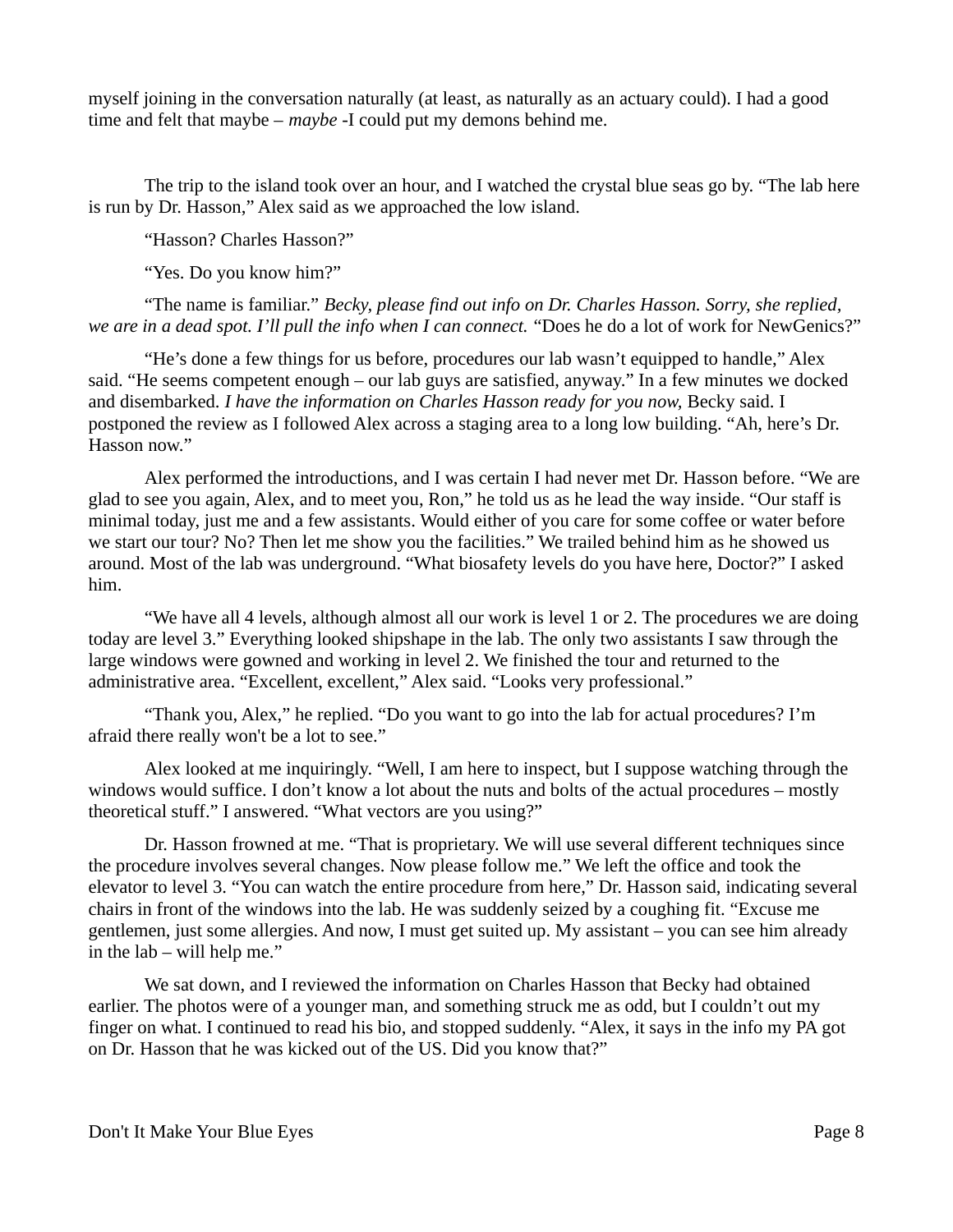"No, but that's not really uncommon among genetic techs," he answered. "Genetic modification laws in the US are so strict that many geneticists run afoul of them. Most never work in the US or Canada at all. That's why we're offshore, after all."

I dropped the subject, and pondered what I knew while we waited for the procedure to start. Was it just some oversight that got Dr. Hasson deported, or something more substantial? *Becky, get the data on Dr. Hasson concerning his deportation from the US. Sorry, Ron,* she said*, but here in the lower*  level of the lab access to the web is spotty at best. I will inform you when I get the results. Just then Dr. Hasson emerged from the staging area and approached the workbench and cabinets. He waved to us and must have switched on a microphone, because his voice came over the speakers in the waiting area. "We have the ova here, and we will initiate the process in a few moments after the initial checklist is reviewed. This a remediation for the Muley-Wilson Type a syndrome, so it involves numerous steps using several different agents." He broke into another spasm of coughing.

Muley-Wilson! It had not occurred to me that the demonstration would involve the procedure Alex and I had discussed. Why hadn't he told me? I rose and told Alex, "Sorry, but I can't stay." He caught my arm. "What's wrong?" He suddenly realized what the problem was, and said, "Didn't your office tell you the procedure we were going to watch? God, man, I thought you knew. I told your office."

I took a deep breath and said, "Look, Alex, I'm not blaming anyone. I guess it just fell through the cracks. I just don't want to watch, okay? I'll just look around outside, look at the beach or something. I'll be OK." I ascended in the elevator and left the building, walking down to the pier. I was trying to deal with my personal problems, but I just didn't want to watch an attempted Muley-Wilson remediation.

A thought occurred to me: the air in the lab was filtered to remove all particulates. There shouldn't have been anything left for Dr. Hasson to be allergic to. Was there perhaps a leak in the air system? Not a happy thought! Maybe he just had a cold – but that was not comforting either. That was how the Fountain exposure had occurred – the virus vector was released into the lab air, had somehow mutated through recombination with a common cold virus a lab worker had, and the rest, as they say, was history.

*The information you requested is not readily available,* Becky told me*. From what I have been able to piece together it appears that Dr. Hasson was suspected of having breached the ISL protocol on several occasions. Suspected?* I queried*. Yes, no actual proof; he was not deported but left under a cloud of suspicion.*

While I waited I pulled up the photos of Dr. Hasson again. What was it about the photos that bothered me? Suddenly I blinked, and said *Becky, call Alex*. A moment later I asked Alex, "Did you notice what color Dr. Hasson's eyes were?"

He frowned. "Color? Why, they were dark brown – almost black. Why?"

I sent an older picture of the doctor to him. "Look at this picture taken years ago. His eyes are blue in this shot."

"Maybe it was photoshopped. Or maybe he was  $-$  is  $-$  wearing colored contact lenses. My wife has several different colors she wears on occasion. You can even get cosmetic injections to change your eye color – which seems a little extreme to me."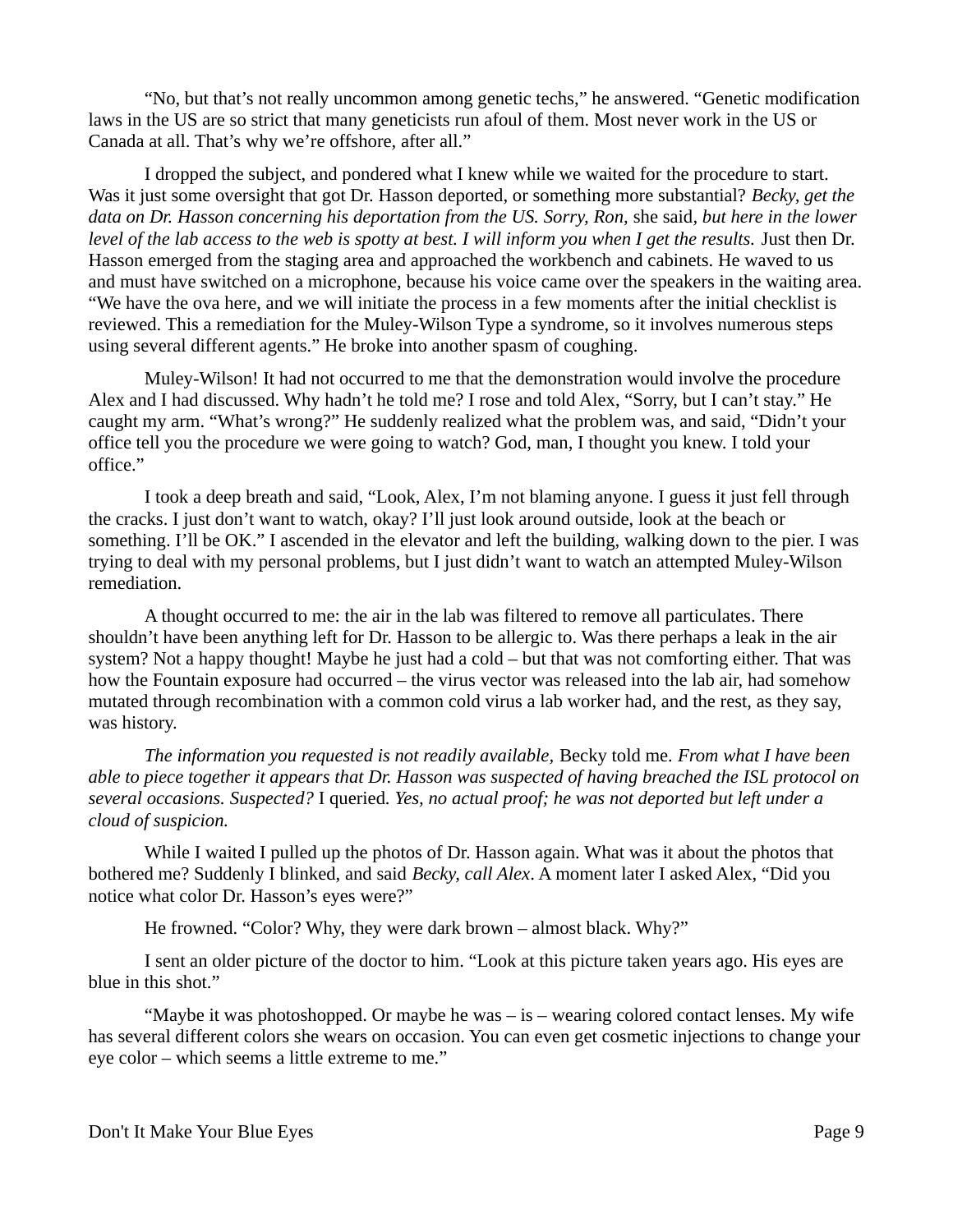"I didn't know that." I also doubted a geneticist would do it. Since he had breached biosecurity in the past, I wondered whether some change agent – a virus perhaps – had affected him a la Fountain Genetics.

"Besides," continued Alex, "what difference would it make anyway? Hey, there's something going on in the lab."

"What's happening?"

"Ron, the guys in the lab – well, something is going on. One has almost fallen and another is helping him – or are they fighting or something? What the hell is going on?" He broke the connection. A moment later, I heard an alarm back at the lab. What *is* going on, I wondered. I ran back to the lab. The outer door was locked, and looking in I could see flashing lights. Becky told me, *There has been a breach of the biosafety protections. The building is locked down.* As I stood looking in, a man ran to the inner door and tried to get out. It didn't budge. He kicked at it with no effect, and then tried to break it with a chair. Again, the door held firm, and the man ran out of my field of vision. I shook the outer door, and Becky said *I advise you to evacuate the premises.*

"But those guys, and Alex! Call Alex again." A few seconds later Becky said *His PA is offline.*

I dithered, then ran to the rear of the lab. I saw another door, but it proved to be locked as well. I went back to the entrance and peered inside. The guy I had seen before ran back to the inner door and beat on it. He must have been shouting – I could see his mouth moving – but I couldn't tell what he was saying. Suddenly he sat down, then slumped sideways. Becky said again *I advise you to evacuate the premises.* I looked around at the lab again. I couldn't get in and couldn't see through the reflective windows.

I ran back to the pier. No one was around. Our charter had left, with orders to pick us up that afternoon. I spun round and looked over the island. I didn't see any structure except the lab. Well, Alex had said it was a desert island. *Becky, can you inform the authorities? The proper authorities are automatically informed when the ISL breach occurred – that is standard protocol,* she replied. *I advise you to leave the island in case the lab building safeguards are compromised.*

I scanned the surrounding ocean, and saw a small key on the horizon. I looked over the pier area and spotted a dory. *Becky, what is that key to the south?* She said *That is Boulder key.* Alright*,* I decided, I would head there. *Contact the authorities and tell them that …* I paused and looked over the small island I was on, but saw no one else. *Tell them that one person who was not in the lab when the breach occurred has taken shelter on Boulder key.* I shipped the oars, and began stroking for Boulder key.

I spent the next 60 days on Boulder key. The British authorities supplied me with a tent and provisions and even a small generator via drone drops, but they refused to let me leave the island until I completed a quarantine period. I grew a beard and developed a deep tan. Contact with the distant outside world was tenuous.

I mourned Alex and the others at the lab. Drobots had entered the lab and found that everyone inside was dead. I had been afraid that the authorities would nuke the lab (I had read *The Andromeda Strain* when I was younger) and I would be collateral damage. However, as I watched, drones sprayed